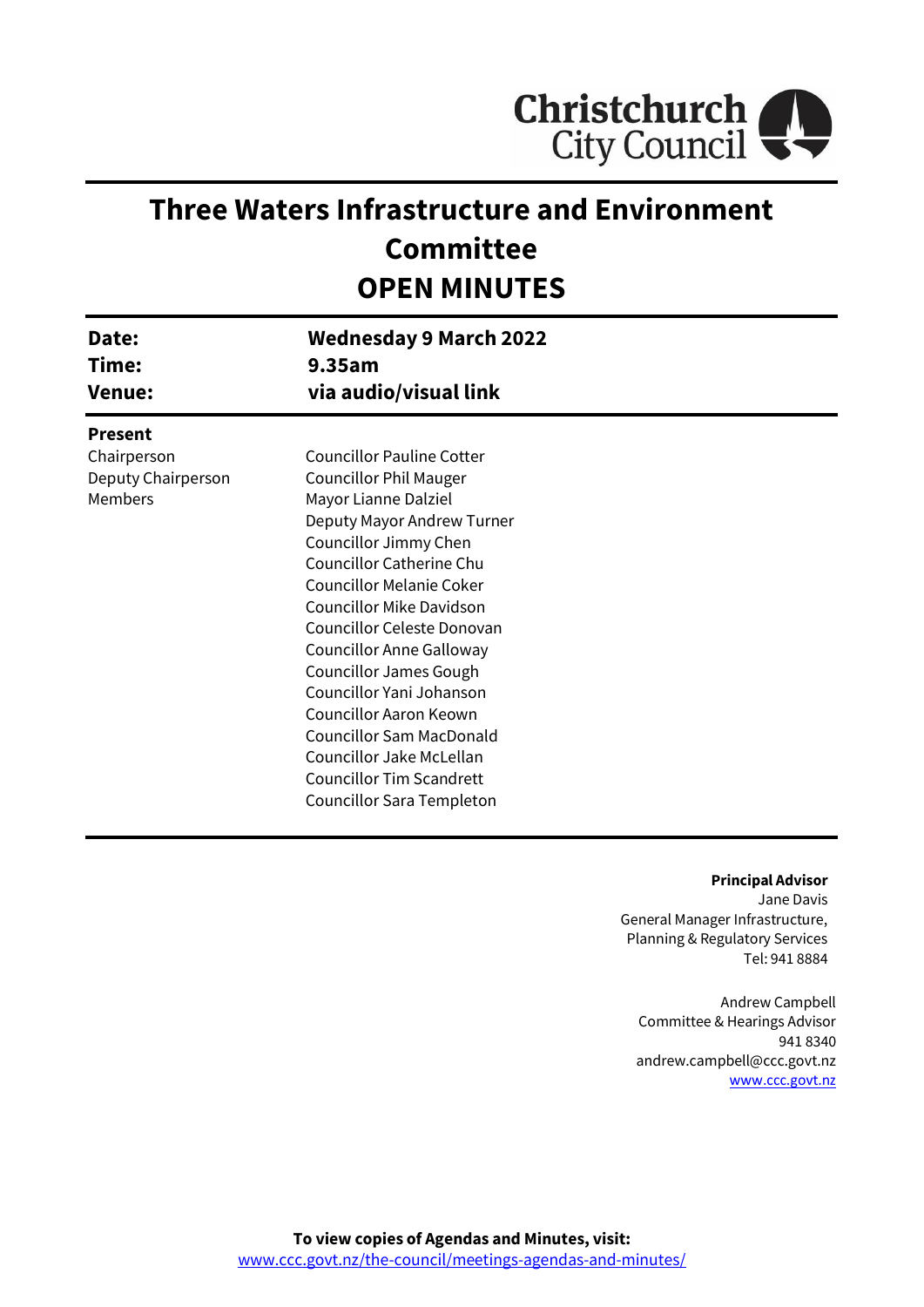

- **Part A Matters Requiring a Council Decision**
- **Part B Reports for Information**
- **Part C Decisions Under Delegation**

# **Karakia Tīmatanga**: Given by Councillor Cotter.

The agenda was dealt with in the following order.

# **1. Apologies Ngā Whakapāha**

### **Part C Committee Resolved TWIA/2022/00005**

That the apologies received from Councillors Galloway, MacDonald and Templeton for lateness be accepted.

Councillor Cotter/Councillor Chen **Carried**

# **2. Declarations of Interest Ngā Whakapuaki Aronga**

### **Part B**

There were no declarations of interest recorded.

# **3. Confirmation of Previous Minutes Te Whakaāe o te hui o mua**

### **Part C**

## **Committee Resolved TWIA/2022/00006**

That the minutes of the Three Waters Infrastructure and Environment Committee meeting held on Wednesday, 9 February 2022 be confirmed.

Councillor Mauger/Councillor Davidson **Carried**

# **4. Public Forum Te Huinga Whānui**

#### **Part B**

There were no public forum presentations.

# **5. Deputations by Appointment Ngā Huinga Whakaritenga**

### **Part B**

There were no deputations by appointment.

# **6. Presentation of Petitions Ngā Pākikitanga**

### **Part B**

There was no presentation of petitions.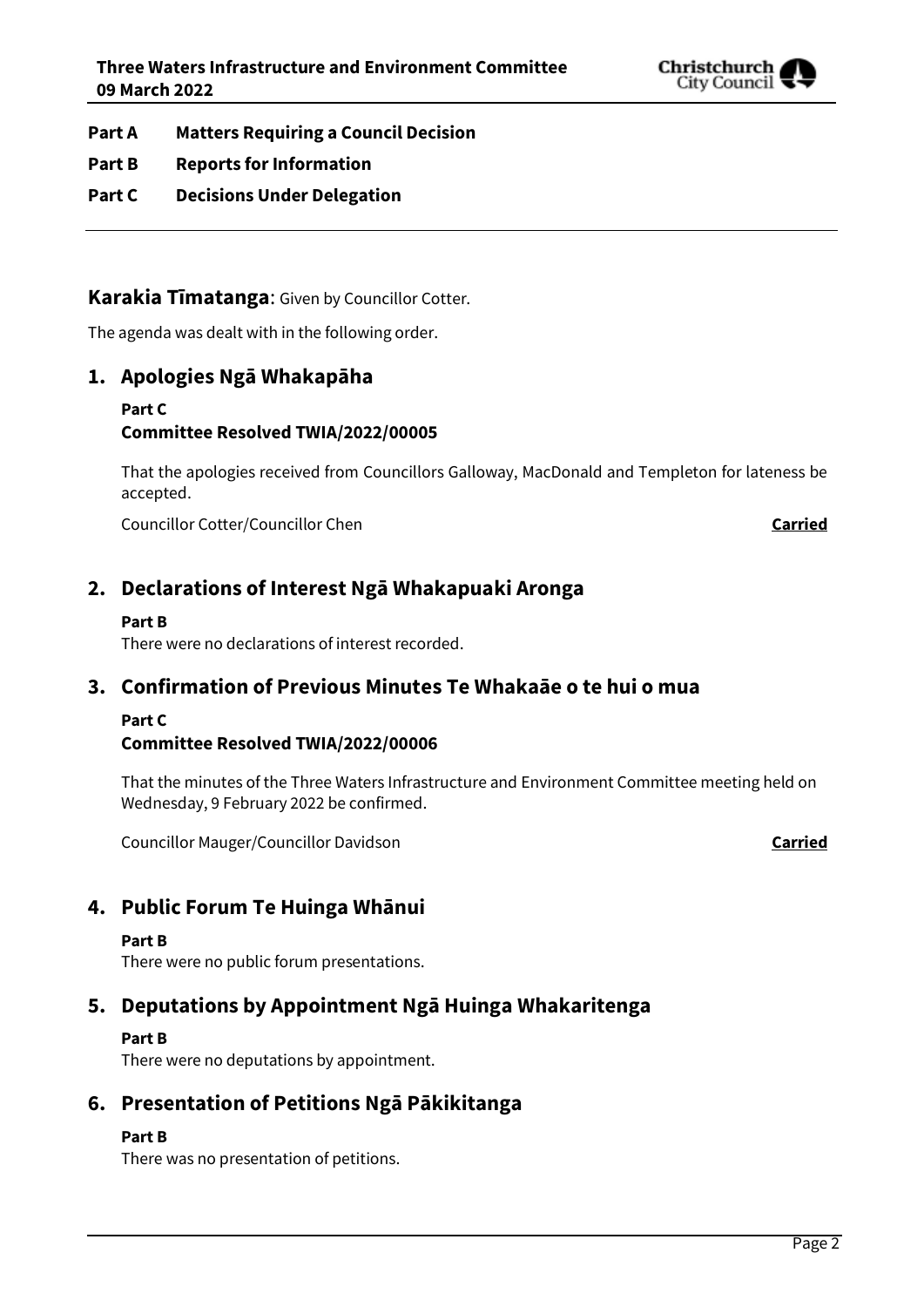

# **7. Three Waters Bi-monthly Report December 2021/January 2022 Committee Comment**

- 1. As part of the Three Waters Reform section of the Three Waters Bi-monthly Report, Mayor Dalziel provided a summary of the report of the Working Group for Representation, Governance and Accountability of new Water Service Entities, including the process followed, ownership model suggested and the issues covered. Mayor Dalziel also acknowledged Doug Martin's role as Chair of the Working Group. The full report can be viewed online on the Department of Internal Affairs website: [https://www.dia.govt.nz/diawebsite.nsf/Files/Three](https://www.dia.govt.nz/diawebsite.nsf/Files/Three-waters-reform-programme-2022/%24file/Governance-Working-Group-Report.pdf)[waters-reform-programme-2022/%24file/Governance-Working-Group-Report.pdf](https://www.dia.govt.nz/diawebsite.nsf/Files/Three-waters-reform-programme-2022/%24file/Governance-Working-Group-Report.pdf)
- 2. The Committee requested that Staff provide memos on the following matters:
	- a. the state of the Water Safety Plans;
	- b. the timeframe for when Water Safety Plan Volume C: Source Water Risk Management Plan for Christchurch/ Lyttelton is due to be started and finished;
	- c. when a response is expected from Environment Canterbury regarding the Council's Stormwater Catchment Plans that were submitted to it; and
	- d. the status of work on exemptions from excess water use charges for large families.
	- e. public access to online water meter readings and volume data, including the extent of reporting issues beyond multi-unit dwellings.
	- f. completion date for repairs on the Denton Pump Station, including the final work on the reservoir and the upgrade to the electrical controls of the pump station.
	- g. whether the work being done on the Hayton's Road wastewater renewal will have an impact on Hayton's Stream.
- 3. The Committee requested that Staff arrange a site visit for Council and Halswell-Hornby-Riccarton Community Board members to the Eastmans, Sutherlands and Hoon Hay Basins.
- 4. The Committee requested that Staff prepare a plan to communicate to the public on a regular basis the steps that are being taken to work towards dechlorination of water systems.

### **Committee Resolved TWIA/2022/00007**

### **Part B**

That the Three Waters Infrastructure and Environment Committee:

 $1.$ Receive the information in the Three Waters Bi-monthly Report December 2021/January 2022 Report

Councillor Cotter/Councillor Mauger **Carried**

Councillor MacDonald joined the meeting at 9.37am during the presentation of the Three Waters Bimonthly Report.

Councillor Templeton joined the meeting at 10.05am during the presentation of the Three Waters Bimonthly Report.

Councillor Galloway joined the meeting at 10.38am during the presentation of the Three Waters Bimonthly Report.